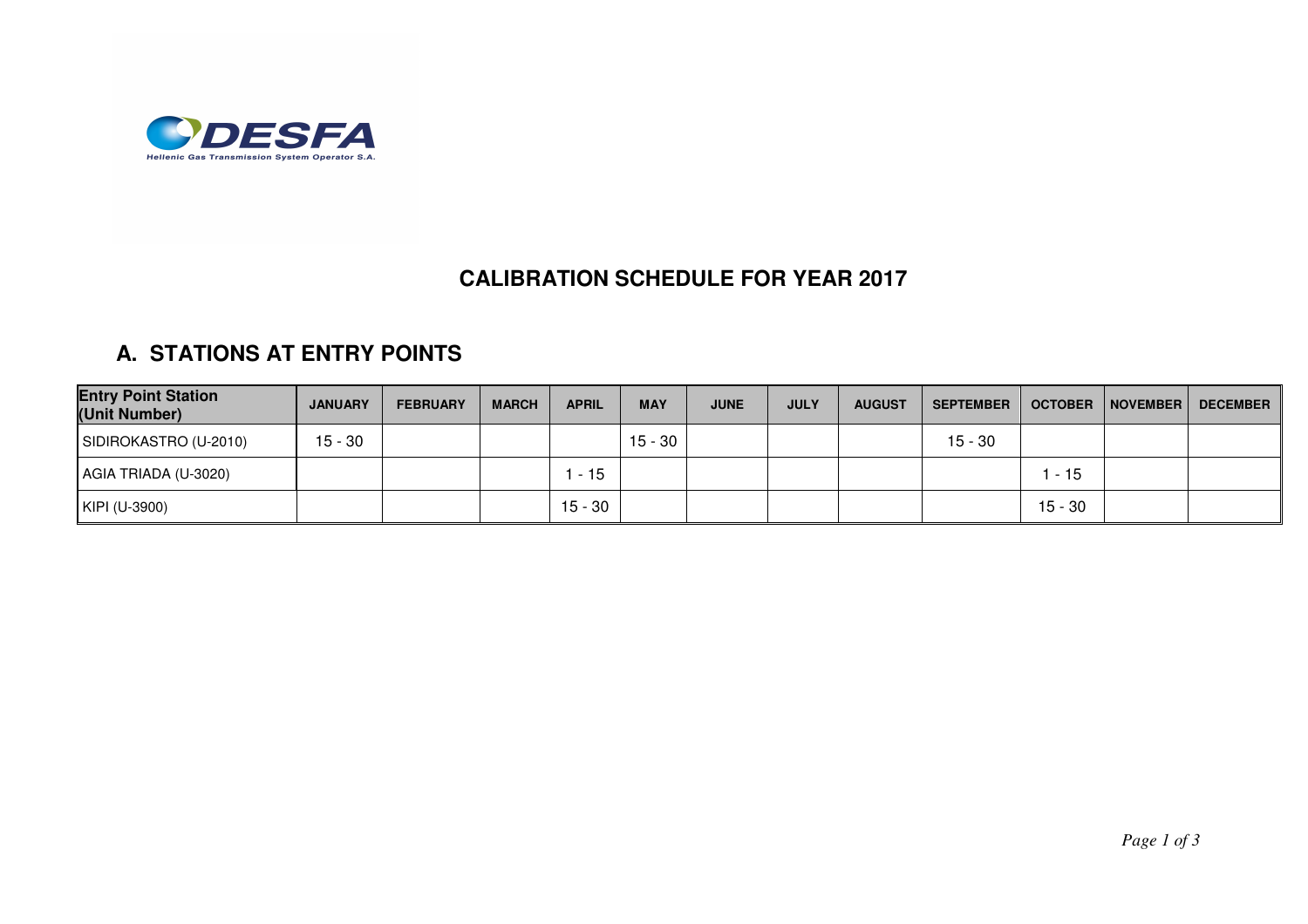## **B. STATIONS AT EXIT POINTS**

| <b>Exit Point Station</b><br>(Unit Number) | <b>JANUARY</b> | <b>FEBRUARY</b> | <b>MARCH</b> | <b>APRIL</b> | <b>MAY</b> | <b>JUNE</b> | <b>JULY</b> | <b>AUGUST</b> | <b>SEPTEMBER</b> | <b>OCTOBER</b> | <b>NOVEMBER</b> | <b>DECEMBER</b> |
|--------------------------------------------|----------------|-----------------|--------------|--------------|------------|-------------|-------------|---------------|------------------|----------------|-----------------|-----------------|
| PPC LAVRIO (U-3430)                        |                |                 | $1 - 15$     |              |            |             | $1 - 15$    |               |                  |                | $1 - 15$        |                 |
| PPC KERATSINI (U-3090)                     |                |                 |              |              | $15 - 30$  |             |             |               |                  |                | $15 - 30$       |                 |
| THRIASSIO (U-2960)                         |                |                 |              |              | $1 - 15$   |             |             |               |                  |                | $1 - 15$        |                 |
| PPC ALIVERI (U-6370)                       | $15 - 30$      |                 |              |              |            |             | $15 - 30$   |               |                  |                |                 |                 |
| ATHENS WEST (U-2990)                       |                |                 |              |              |            | $15 - 30$   |             |               |                  |                |                 | $15 - 30$       |
| ATHENS NORTH (U-2910)                      |                |                 |              | $1 - 15$     |            |             |             |               |                  | $1 - 15$       |                 |                 |
| ATHENS EAST (U-2940)                       |                |                 |              | $1 - 15$     |            |             |             |               |                  | $1 - 15$       |                 |                 |
| ATHENS HAR (U-2970)                        |                | $1 - 15$        |              |              |            |             |             | $1 - 15$      |                  |                |                 |                 |
| INOFYTA (U-2880)                           |                |                 |              |              |            | $1 - 15$    |             |               |                  |                |                 | $1 - 15$        |
| HERONAS (U-6020)                           |                |                 | $15 - 30$    |              |            |             |             |               | $15 - 30$        |                |                 |                 |
| HERON B (U-6030)                           |                |                 | $15 - 30$    |              |            |             |             |               | $15 - 30$        |                |                 |                 |
| MARKOPOULO (U-3460)                        |                |                 |              |              | $15 - 30$  |             |             |               |                  |                | $15 - 30$       |                 |
| AdG (U-2820)                               |                |                 |              |              |            | $1 - 15$    |             |               |                  |                |                 | $1 - 15$        |
| AdG B (U-2830)                             |                |                 |              |              |            | $1 - 15$    |             |               |                  |                |                 | $1 - 15$        |
| AdG III (TM1/TM5)                          |                |                 |              |              |            | $1 - 15$    |             |               |                  |                |                 | $1 - 15$        |
| MOTOR OIL (U-7130)                         | $1 - 15$       |                 |              |              |            |             | $1 - 15$    |               |                  |                |                 |                 |
| MOTOR OIL B (U-7140)                       | $1 - 15$       |                 |              |              |            |             | $1 - 15$    |               |                  |                |                 |                 |
| PPC MEGALOPOLI (U-7320)                    | $15 - 30$      |                 |              |              |            |             | $15 - 30$   |               |                  |                |                 |                 |
| AG. THEODOROI (U-7045)                     |                |                 |              | $1 - 15$     |            |             |             |               |                  | $1 - 15$       |                 |                 |
| VOLOS (U-2680)                             |                |                 |              |              | $15 - 30$  |             |             |               |                  |                | $15 - 30$       |                 |
| LARISSA NORTH (U-2520)                     |                |                 |              |              | $15 - 30$  |             |             |               |                  |                | $15 - 30$       |                 |